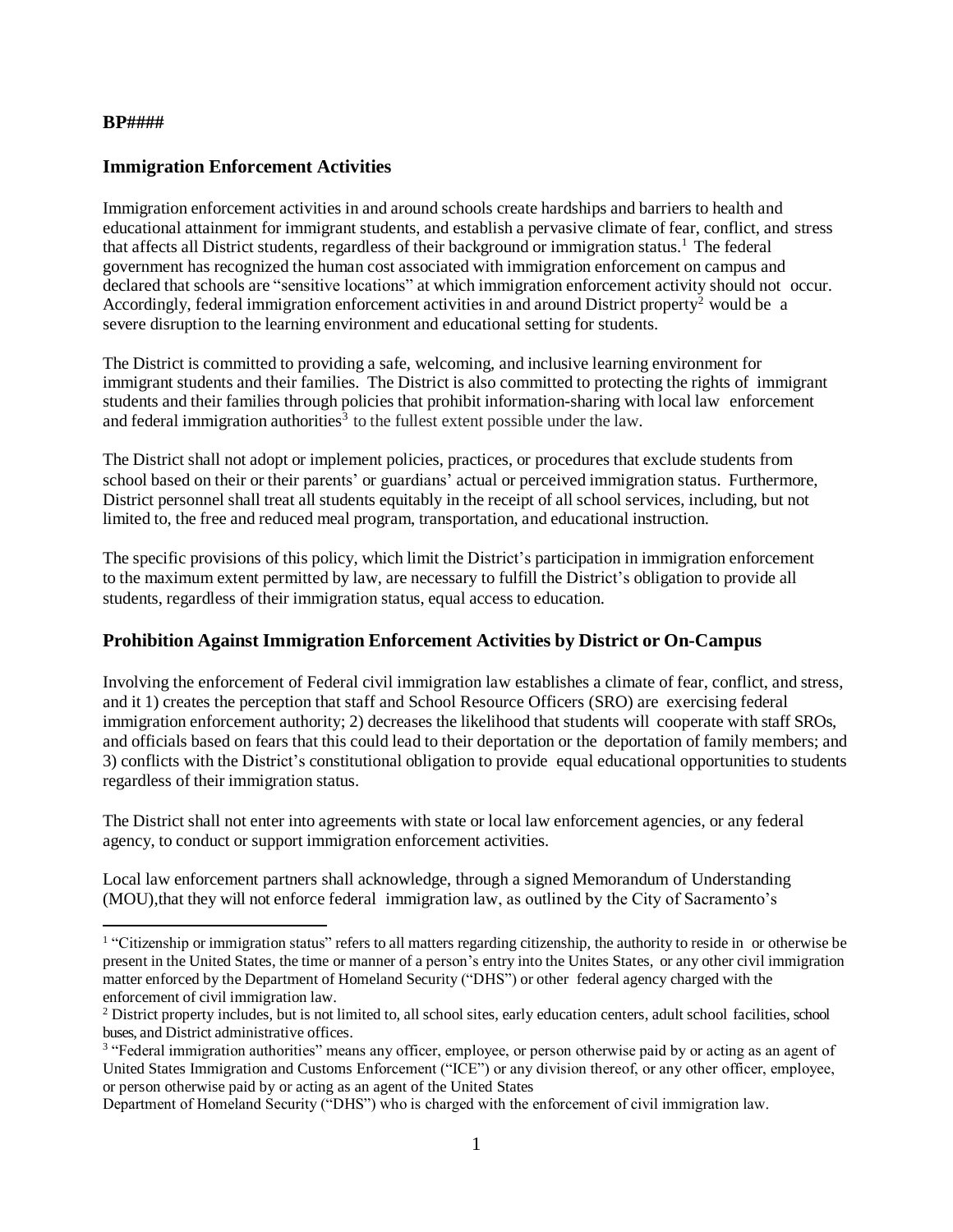Sanctuary City Resolution and the State of California's Sanctuary status as outlined by Senate Bill 54 (De León), and declare that they will not participate in immigration enforcement efforts with federal authorities. This means that law enforcement officers stationed at District schools shall not: hold individuals in custody on ICE detainers,<sup>4</sup> respond to ICE notification or transfer requests,<sup>5</sup> make arrests based on civil immigration warrants,<sup>6</sup> or allow ICE to use campus facilities for immigration enforcement purposes.

In accordance with these principles and general District policies restricting visitor access to school sites for school-related purposes only, any requests by federal immigration authorities for access to a school site or to interview a student, shall be immediately forwarded to the Superintendent or designee for review to decide whether to deny or allow access to the site or the student, and/or a decision on whether such access will conflict with District compliance with the legal principles articulated in *Plyler v. Doe* and other applicable laws.

## (*cf. BP 5145.11 Questioning and Apprehension)*

l

This policy requires staff to develop Administrative Regulations that contain the following elements:

- 1. A protocol for a principal or designee to follow if federal immigration authorities request access to a school site or to interview a student by directly going to that school site.
- 2. A protocol for providing the federal immigration enforcement officer a private waiting room while credentials and other information is verified.
- 3. A protocol for the superintendent or designee to follow in reviewing the viability of the federal immigration authorities request for access. That protocol should include:
	- a. A process for confirming the agents' credentials and written authorization, signed warrant and other documentation instructing the agent to enter District property.
- 4. A protocol outlining next steps if a federal immigration enforcement agents satisfy the criteria for entering onto District property.
- 5. A protocol for the Superintendent or designee to monitor the agents' investigation. Such oversight includes prohibiting access to information, records, and areas beyond that specified in the warrant.
- 6. A protocol for interviewing students in a private location out of sight and hearing of other students, where parents, guardians and the principal or other are also able to attend the interview. The private interview will help avoid invading the student's privacy, jeopardizing the safety and welfare of other students, and further disruption of the school campus.

When federal immigration enforcement agents request access to a school site or to interview a student, the Superintendent and/or District legal counsel shall ask for the agents' credentials, ask why the agents are requesting access, and ask to see a warrant signed by a federal or state judge. Federal immigration enforcement agents must provide to the Superintendent and/or District legal Counsel written authorization from ICE instructing them to enter District property, including the purpose of such entry, as well as a warrant signed by a federal or state judge which specifies the name of the person under arrest or area to be searched. If the federal immigration enforcement agents are not able to provide such written authority and/or warrant, the Superintendent and/or District legal counsel shall review the reasons for the federal

<sup>&</sup>lt;sup>4</sup> "Detainer" or "hold request" means a federal ICE request that a local law enforcement agency maintain custody of an individual currently in its custody beyond the time he or she would otherwise be eligible for release in order to facilitate transfer to ICE and includes, but is not limited to, DHS Form I-247D.

<sup>&</sup>lt;sup>5</sup> "Notification request" means an ICE request that a local law enforcement agency inform ICE of the release date and time in advance of the public of an individual in its custody and includes, but is not limited to, DHS Form I-247N. "Transfer request" means an ICE request that a local law enforcement agency facilitate the transfer of an individual in its custody to ICE, and includes, but is not limited to, DHS Form I-247X.

<sup>&</sup>lt;sup>6</sup> "Civil immigration warrant," also known as an administrative removal warrant, means any warrant for arrest for a violation of federal civil immigration law, and includes civil immigration warrants entered in the National Crime Information Center database.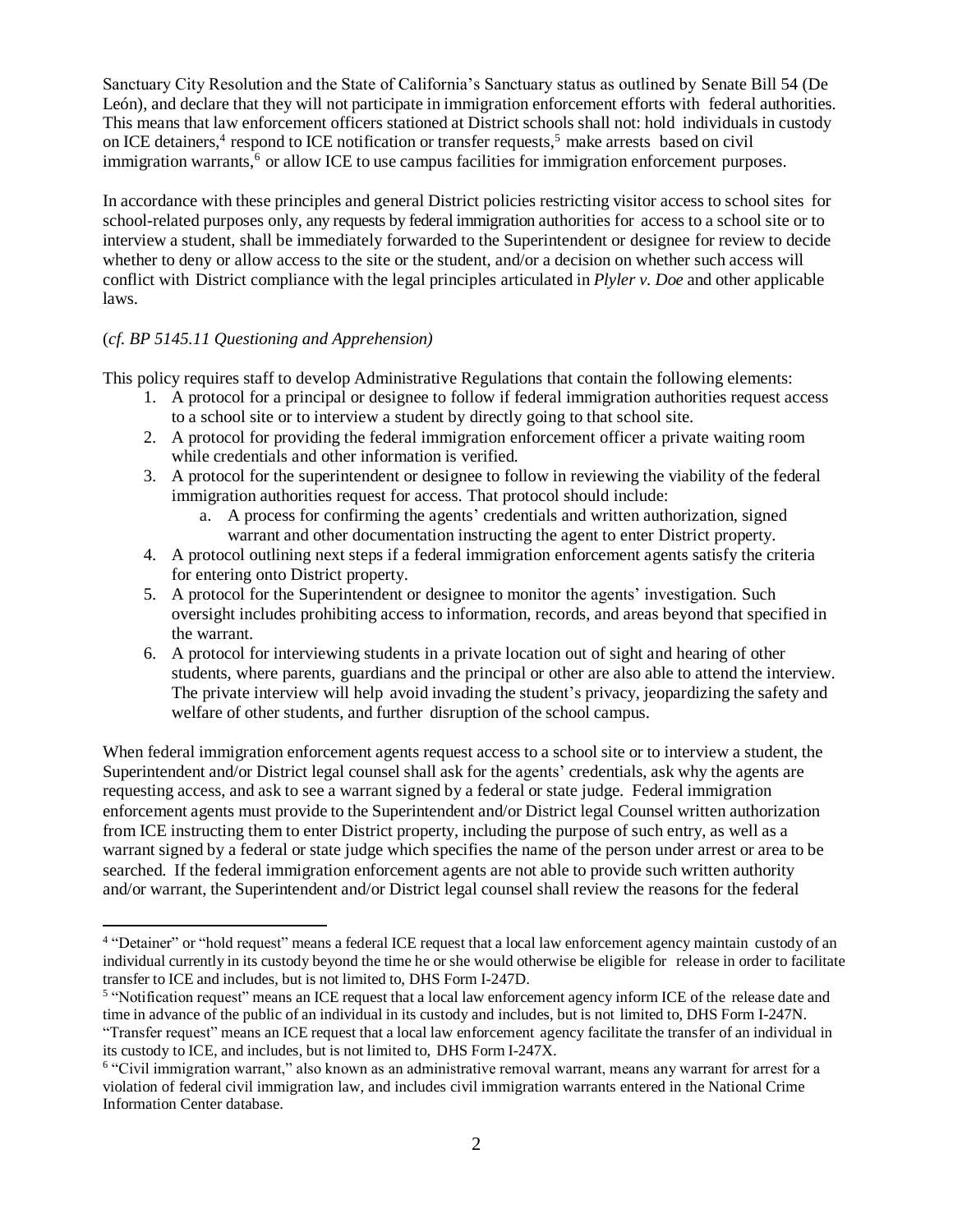immigration enforcement agent's request, to determine whether to grant or deny the request.

If the federal immigration enforcement agents satisfy the above criteria, the school site principal or his/her designee shall oversee the agents' investigation. Such oversight includes prohibiting access to information, records, and areas beyond that specified in the warrant. For student interviews, a private location out of sight and hearing of other students should be arranged, where practicable, that will help avoid invading the student's privacy, jeopardizing the safety and welfare of other students, and further disruption of the school campus. The principal or designee shall discourage federal immigration enforcement agents from interviewing or escorting students through school hallways in view of students.

The District expects that federal immigration enforcement agents will provide the principal or designee the opportunity to be present during any interview of a student, subject to an agent's articulation of legitimate law enforcement and/or health and safety reasons for denying the principal or designee the opportunity to be present.

The district shall refuse all informal requests by federal immigration authorities for voluntary access to student records, including requests to access student directory information and information that may be disclosed to law enforcement under the Family Education Rights and Privacy Act ("FERPA"), across all aspects of the District and to the fullest extent possible under the law.<sup>7</sup> If presented with an ICE Administrative Subpoena<sup>8</sup> for records, the District shall forward the subpoena to the Superintendent or designee, who will in turn inform the federal immigration authorities of the District's general policy against sharing student records. Upon review of the subpoena, the District in coordination with legal counsel will make a determination as to how to respond to the subpoena. Such a response may include objecting to the subpoena on procedural and/or substantive grounds, or filing a motion to quash. In the event the federal immigration authorities seek to enforce the subpoena in court, the District will oppose that motion and may appeal a court order enforcing the subpoena. The District will comply with any final court order enforcing an Administrative Subpoena issued to federal immigration authorities.

When required by judicial warrant<sup>9</sup> or other court order to provide federal immigration authorities' access to a student's records, the school site principal or designee shall comply with corresponding Administrative Regulations on this matter.

## *(cf. BP/AR 5125: Student Records)*

 $\overline{a}$ 

Absent a judicial warrant or other court order, a federal immigration enforcement agent's request to access the school site or students shall be reviewed by the Superintendent or designee, to determine whether said request should be approved or denied. Any request for student records by a federal immigration enforcement agent, in the absence of a subpoena, court order, or warrant, shall be denied. In the event a student's parent or guardian has been arrested by federal immigration authorities, the District shall use the student's emergency card contact information and release the student to the person(s) designated as emergency contacts by the student's guardian. Alternatively, the District will release the student into the custody of any individual who presents a Caregiver's Authorization Affidavit<sup>10</sup> on behalf of the child. In the event there is no emergency contact listed or the emergency contact(s) are not able to take custody of the child, and no person with a Caregiver's Authorization Affidavit presents themselves on behalf the child, the District will release the student to County Child Protective Services or local law enforcement.

<sup>7</sup> FERPA authorizes, but does not require, the District's voluntarily disclosure ofstudent directory information. The District will refuse any informal request for voluntary disclosure of student directory information.

<sup>&</sup>lt;sup>8</sup> "ICE Administrative Subpoena" is a subpoena to require the testimony of witnesses or production of records.

<sup>&</sup>lt;sup>9</sup> "Judicial warrant" means a warrant based on probable cause and issued by a state federal judge or a federal magistrate judge that authorizes federal immigration authorities to take into custody the person who is the subject of the warrant. <sup>10</sup> Use of the Caregiver's Authorization Affidavit is authorized by Part 1.5 (commencing with Section 6550) of Division 11 of the California Family Code.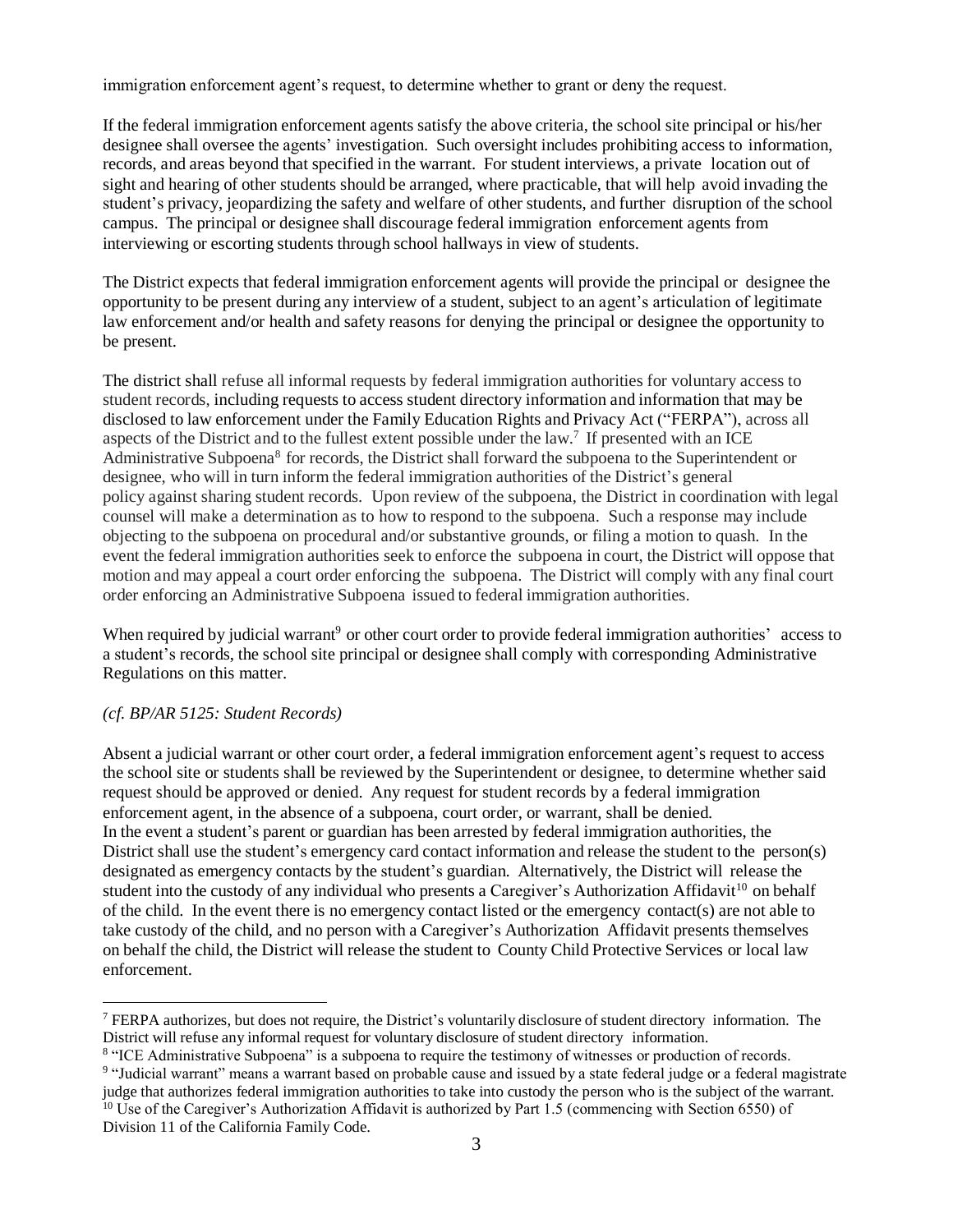## **Student Informational Privacy**

District staff shall not require information that relates to students' or their families' immigration status, including, passport, a birth certificate, or other citizenship-related documents. District shall not request social security information. District personnel shall not inquire into a student's or a family member's immigration status.

District personnel who learn of information related to a student's or their family member's actual or perceived immigration status must keep that information confidential and therefore shall not record or distribute that information.

*(cf. BP 4119.23, 4219.23, 4319.23: Unauthorized Release of Confidential/Privileged Information) (cf. BP/AR 5125: Student Records) (cf. BP/AR 5125.1: Release of Directory Information)*

Pursuant to the Family Education Rights and Privacy Act ("FERPA"), District personnel shall not disclose personally identifying information found in a student's education records without parental consent authorizing, or a judicial order mandating, the disclosure. Prohibited information-sharing under this policy includes, but is not limited to, disclosing information in a student's cumulative file relating to the student or their family member's immigration status.

Absent written approval or directive from the Superintendent or designee to do otherwise, District personnel shall follow this policy and not disclose, without parental consent, a student's immigration status, country of birth, or other personally identifiable information.<sup>11</sup>

*(cf. BP/AR 5125- Student Records) (cf. BP/AR 5116.1- Intradistrict Open Enrollment) (cf. BP 5117- Interdistrict Attendance) (cf. AR 5118- Transfers)*

District staff shall not initiate communication with federal immigration authorities or local, state, or federal law enforcement regarding a student's or their family member's personal information. Categories of information about a student or family member that may not be shared include:

- 1. Gender identity;
- 2. Sexual orientation;
- 3. Status as a survivor of domestic violence;
- 4. Survivor of sexual assault;
- 5. Crime witness;
- 6. Recipient of public assistance;
- 7. Actual or perceived immigration or citizenship status;
- 8. National origin;

 $\overline{a}$ 

- 9. School discipline record; and
- 10. All information included in an individual's or household's income tax records.

Absent a judicial warrant, subpoena, or other court order, federal immigration authorities will not be permitted access to student records. Any formal requests for information from federal immigration authorities shall be forwarded to the District Superintendent or designee for review. Consistent with the

<sup>&</sup>lt;sup>11</sup> FERPA authorizes, but does not require, the District's voluntarily disclosure of student directory information. The District will therefore refuse any informal request for voluntary disclosure of student directory information.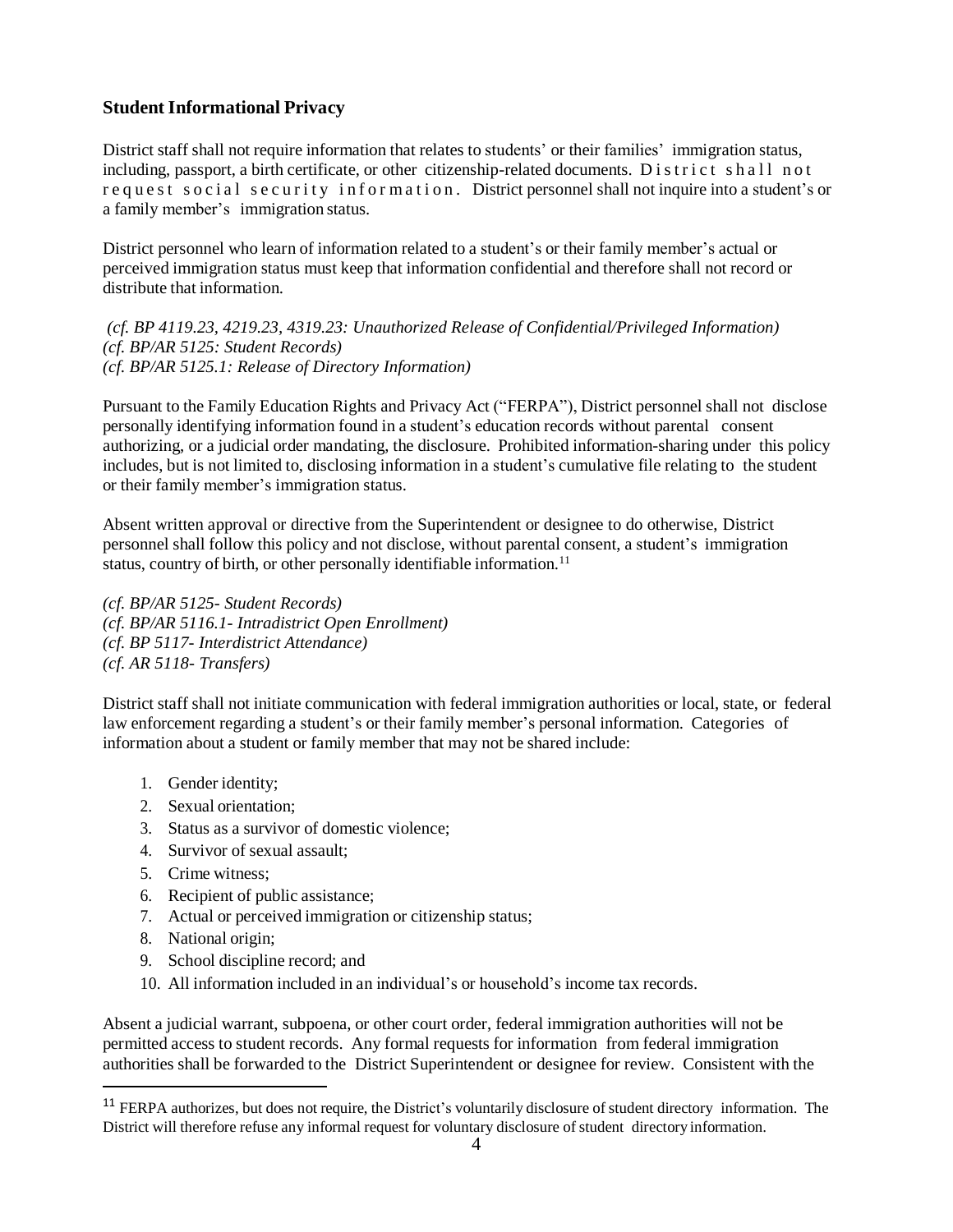standards set forth in the paragraphs above, the District shall forward any judicial warrant, ICE Administrative Subpoena, or other subpoena for student records to the District's legal counsel for review, to make a determination as to how to respond to the subpoena, including by way of objecting to the subpoena on procedural and/or substantive grounds, or filing a motion to quash (as described above) .

District shall not employ officers from, or enter into agreements for security services with, external law enforcement agencies that have agreements, policies, or procedures that promote or facilitate information sharing with federal immigration authorities.

District recognizes that policies and procedures authorizing information sharing between law enforcement agencies and federal immigration authorities are not necessarily formal agreements. Information sharing can occur through unofficial agreements, policies, and practices, or unintentionally on shared databases. Accordingly, to prevent disclosure of student information, District will review the information-sharing agreements, policies, and procedures of every local law enforcement agency with which District intends to enter into a formal agreement for security or other services. If District is currently under an agreement with a local law enforcement agency for security services, District will review the local law enforcement agency's information sharing policies, procedures, and agreements for provisions that promote or facilitate information sharing with federal immigration authorities to ensure compliance with this policy to the greatest extent possible.

## **Procedures for Identifying and Reviewing Information Sharing Agreements**

To determine whether a local law enforcement agency has a problematic information sharing agreement or practice, the District shall consider the following:

- Whether the local law enforcement agency shares information on shared databases; and
- Whether the local law enforcement agency communicates with Immigration and Custom Enforcement (ICE) and to what extent.

If the District employs officers from, or has security agreements with, a law enforcement agency that shares information with any federal immigration authorities, the District shall determine whether the operative agreements with the local law enforcement agency adequately protect students' personal information. The District must immediately amend or render inoperative agreements, terms, and clauses that fail to ensure compliance with this policy.

## **Parental Notification**

If any federal immigration authority requests or gains access to a student or their records held by the school or District, Superintendent or designee must immediately notify the student's parent or guardian that the federal immigration authority sought access to the student, unless the court order or subpoena relates to a federal jury investigation or law enforcement purpose or relates to domestic or international terrorism (34 CFR § 99.31(a)(9)(ii); Ed Code §49077).

# **Data Tracking**

The following Administrative Regulation shall outline how the District shall track and monitor each instance, if any, of federal immigration authority request to access a school site, student records, or student; each instance when any federal immigration authority interviews a student on school grounds; and each instance when any federal immigration authority detains a student on school grounds.

The school principal or designee shall also notify the Superintendent and enter a written Incident Report the same day to detail any immigration enforcement activity involving a District student as outlined in